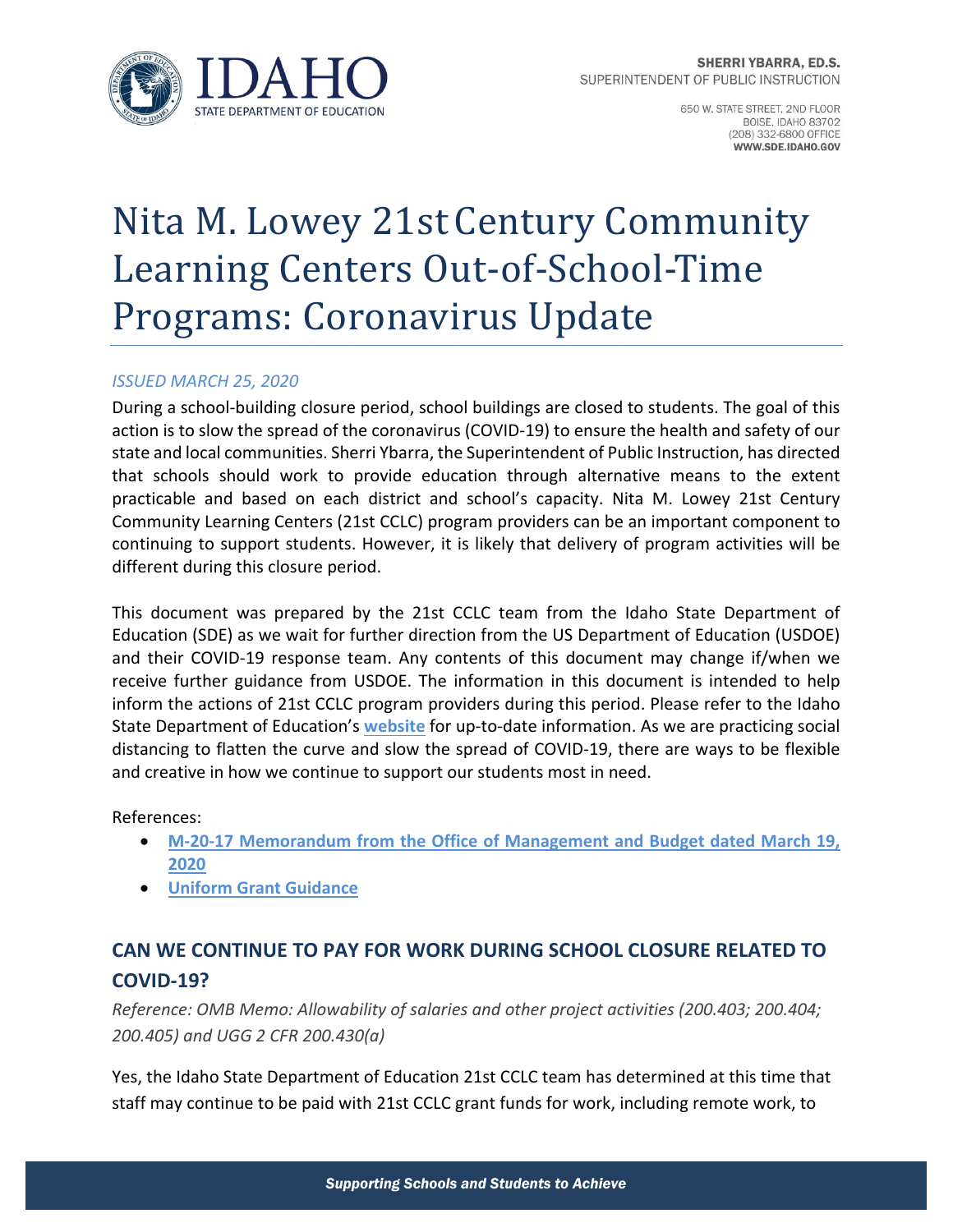attain local 21st CCLC project goals at the discretion of the local district or organization. Adjustments to original job descriptions and/or activities must align with the original grant purpose and serve the intended grant beneficiaries. SDE staff have been asked to track work specific to any response and adaptations made in the face of COVID‐19. We require that Time and Effort work logs be kept for accountability purposes for personnel reimbursed with 21st CCLC funds. However, there will not be additional 21st CCLC funds allocated to support additional staff requirements. Allowable work (permissible uses of funds) includes:

- Virtual staff meetings (conference calls, Zoom meetings, Skype, etc.)
- Online professional development
- Curriculum work (must be specific to the 21st CCLC program)
- Lesson plan development (must be specific to the 21st CCLC program)
- Online or other remotely delivered programming for youth may be reasonable and necessary. If virtual programming is not an option, an attempt can be made to provide other activities and physical learning supplements to students.
- Academic support for students through remote/off-site learning opportunities (tutoring online) utilizing platforms to which students have access.
- School collaboration efforts (such as resource building, evidence‐based math and reading support, etc.).
- Student and parent education and social‐emotional and well‐being support.
- Family education and engagement opportunities (including community supports, such as information about where meals are being provided, how families can support their children during the period of ordered school‐building closure, etc.).
- Gathering virtual and off‐site student materials and information to support families.
- 21st CCLC program data entry/validation
- Systems planning work (e.g. summer programs, evaluation, sustainability, safety, budgeting)
- Other expectations and associated job tasks listed in job descriptions that are reasonable and necessary during the closure period

#### **WHAT SHOULD BE INCLUDED IN REPORTING TIME AND EFFORT?**

 Time and Effort will need to be recorded for all work related to 21st CCLC program compensation 2 CFR 200.430(i). The records MUST: (1) be supported by a system of internal controls; (2) be incorporated into official records; (3) reasonably reflect total activity for which employee is compensated; (4) encompass all activities (federal and non‐federal); (5) comply with established accounting policies and practices; and (6) support distribution among specific activities or cost objectives. All Time and Effort records will need to be made available to the pass‐through entity (SDE) during monitoring and compliance reviews.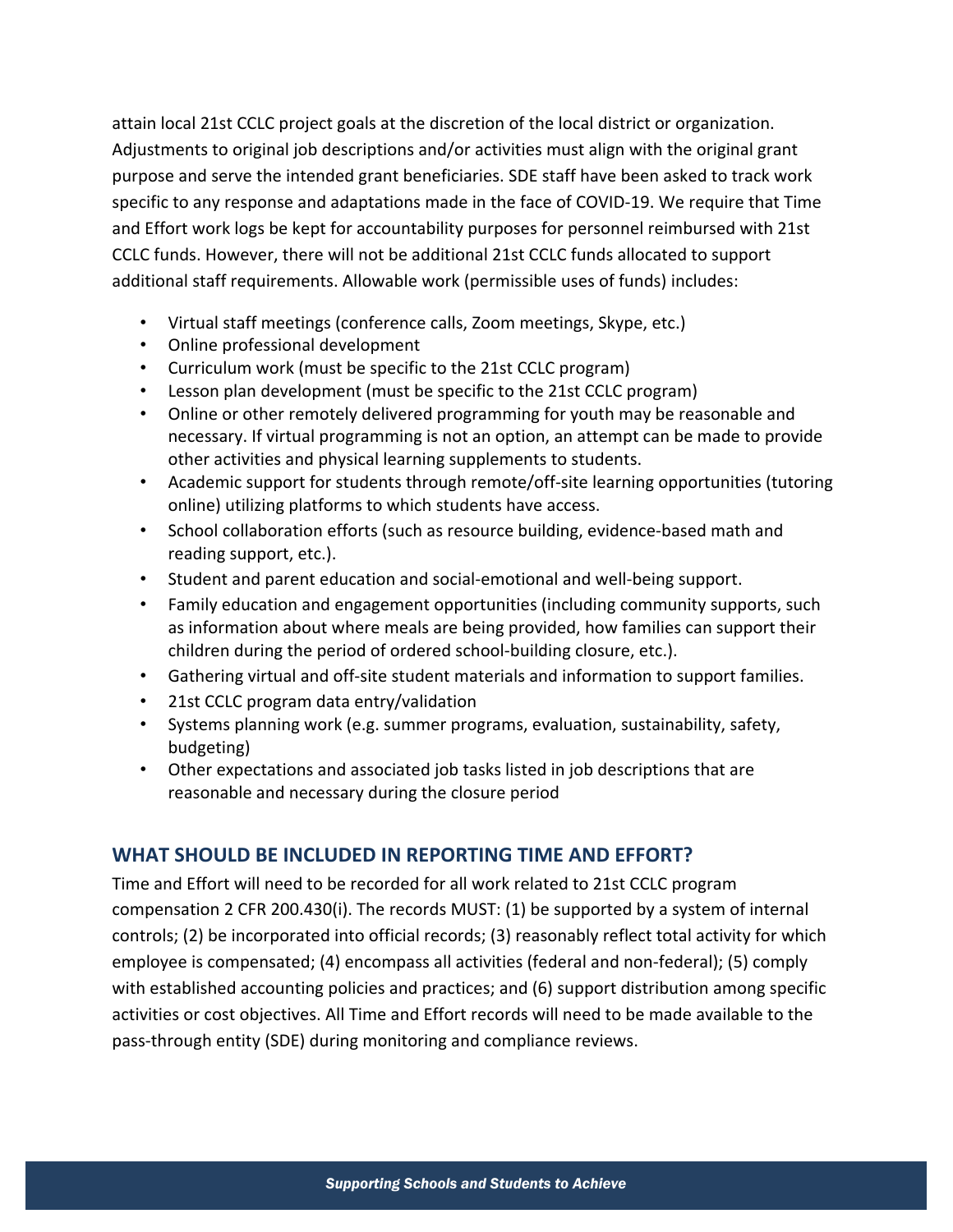## **CAN WE HIRE ADDITIONAL STAFF OR PAY OVERTIME FOR STAFF ACCOMMODATING PROGRAM ADAPTATIONS?**

 *Reference: OMB Memo: Allowability of salaries and other project activities (200.403; 200.404; 200.405)*

 Yes, so long as your current budget allows for that expense, there will not be additional 21st CCLC funds allocated to support additional staff requirements. For example, you may have IT staff working to help get your staff and program participants set up for webinars. You may pay that IT staff for their time from your 21st CCLC budget.

#### **CAN WE USE 21ST CCLC FUNDS TO PAY FOR EMERGENCY DAYCARE?**

 No, 21st CCLC funds must be spent staying within the original grant purpose and serving intended grant beneficiaries. 21st CCLC grants are written with the intent to serve select target populations and a limited number of students within that population to deliver academic and  enrichment opportunities. **There will be NO Flexibility granted in using 21st CCLC funds outside of the original grant purpose or to serve unintended grant beneficiaries.**

## **WHICH PROGRAM ACTIVITIES CAN CONTINUE DURING THE ORDERED SCHOOL‐ BUILDING CLOSURE PERIOD?**

 A variety of activities that are part of 21st CCLC programs can continue. Activities must be in support of program goals and directly related to program effectiveness and student achievement. When making decisions about program activities involving students, providers should consider the following questions. These considerations are designed to drive practical approaches that are sensitive to ensuring the health and safety of students, educators and the community:

- Does the activity support the original grant purpose and the intended beneficiaries of the grant?
- Is the activity essential?
- Can the activity be done virtually?
- If there is no other choice, can the activity be done safely? This means individuals are separated by distance, not congregating in close proximity and the health of participants (students, educators and others) is protected.

 The SDE will make reasonable and fair accommodations to expected results within the 21st CCLC program goals due to the ordered school‐building closure.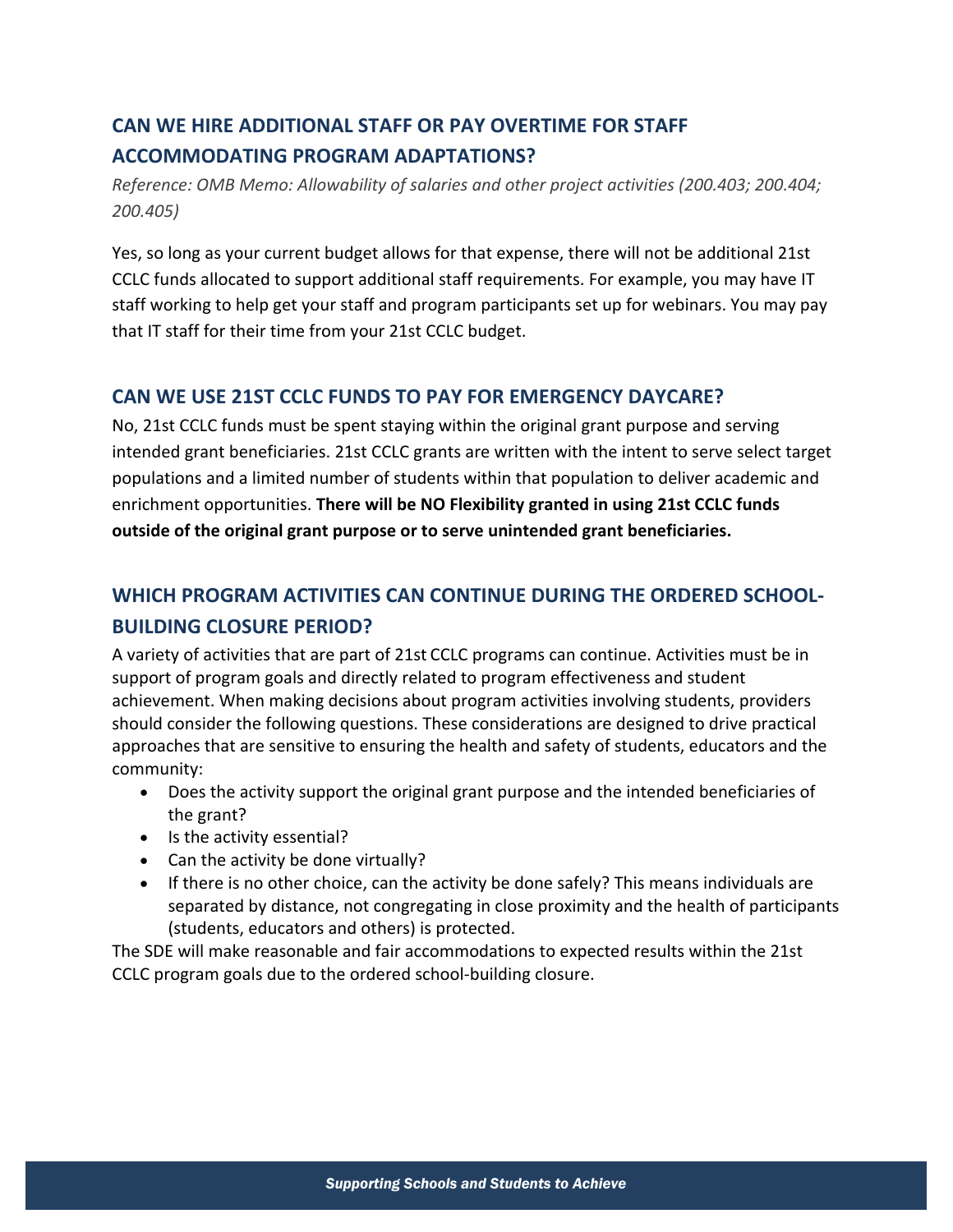## **WHAT INFORMATION SHOULD SUBGRANTEES TRACK AND CONSIDER AS WE PROCEED?**

Subgrantees should consider the following:

- Maintaining Time and Effort records of daily hours and general work type during the ordered school‐building closure period.
- Tracking lost program time, lower attendance results, lower expenditure patterns and/or other outcome data as part of the 21st CCLC program local evaluation.
- Continuing to meet federal supplement, not supplant, requirements.
- Proceeding with program and budget revisions as necessary, including as needed to support the purchase of appropriate online learning tools for purposes of supporting students and families enrolled in 21st Century Community Learning Center programs. Justification is required when revisions are made as a result of the ordered school closures.

## **HOW WILL SCHOOL CLOSURES IMPACT THE GRANT PERIOD CURRENTLY UNDERWAY FOR THE 2019‐2020 SCHOOL YEAR?**

 For those 21st CCLC programs that are required to shut down to limit risk of exposure to communicable disease, please work with the SDE team to determine how to best meet the needs of the students and families while meeting state objectives.

#### **WHAT WILL WE BE DOING FOR SPRING DIRECTOR'S MEETING?**

 With the Idaho Prevention and Support Conference cancelled, everyone who had already registered should see refunds in their accounts. The Spring Director's meeting will be organized in a virtual format on April  $8<sup>th</sup>$ , 2020. More details on that to follow.

#### **CAN I PAY CANCELLATION FEES WITH 21ST CCLC FUNDS?**

 *Reference: OMB Memo: Allowability of Costs not Normally Chargeable to Awards (200.403; 200.404; 200.405)*

 Recipients are permitted to charge costs related to the cancellation of events, travel, or other activities necessary and reasonable for the performance of the award, or the pausing and restarting of grant funded activities, due to the public health emergency. However, be mindful that additional funds will not be available to cover this difference. The fees that you are charged must fit into your existing budget for travel/professional development and be considered before booking future trainings. Vouchers or credits issued due to a cancellation are intended to support the grant program's travel for future approved trainings and travel.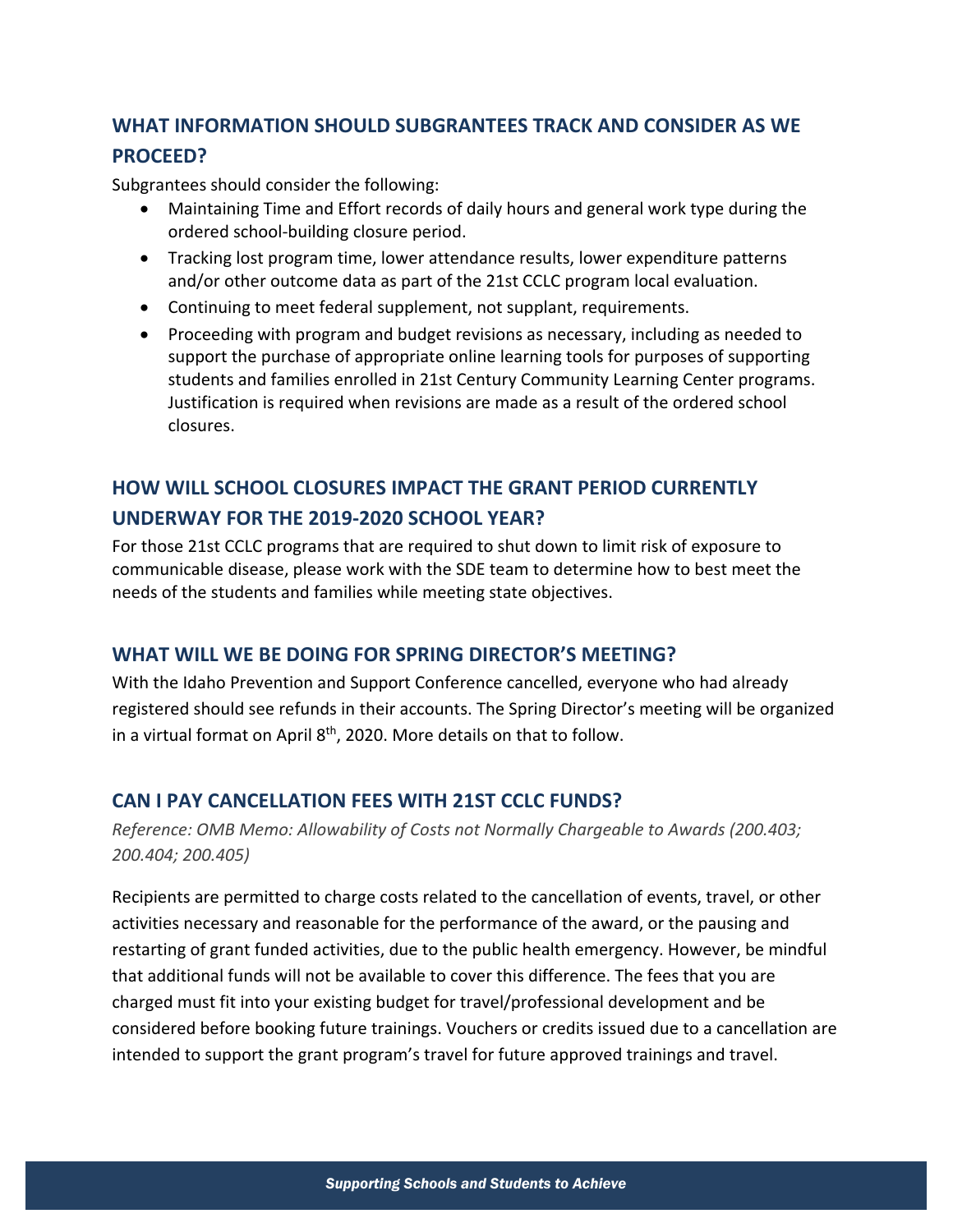## **WILL WE BE ALLOWED TO SPEND MONEY ORIGINALLY GRANTED FOR CONFERENCES/TRAVEL ON OTHER COSTS?**

 Yes. We understand that your budgets were built with professional development costs in‐mind and some subgrantees were awarded supplemental grants to support sending staff to specific trainings. These funds are still awarded to your grant to be spent during the obligation period and will not be requested for return. Keep in mind, transportation and equipment costs still have spending limits already reflected in your approved budget.

## **CAN WE USE OUR TRANSPORTATION FUNDS TO PAY TO DELIVER RESOURCES TO OUR STUDENTS?**

 Yes. You can use funds from your transportation budget to pay for transportation costs associated with delivering targeted services and resources, staying within the original grant purpose and serving intended grant beneficiaries.

## **CAN WE CONTINUE TO PAY RENTAL FEES ON SPACE NOT BEING OCCUPIED DUE TO LOSS OF OPERATIONS?**

 *Reference: 200.446 (b)(2) Idle Facilities and Idle Capacity*

 Yes. You can continue to pay rental fees on idle facilities if they were necessary when acquired and are now idle because of changes in program requirements, efforts to achieve more economical operations, reorganization, termination, or other causes which could not have been reasonably foreseen.

### **WILL MY MONITORING VISIT STILL TAKE PLACE?**

 All monitoring visits will be moved to virtual meetings or desk audits. Your Out‐of‐School‐Time Specialist will schedule a virtual meeting instead of an on‐site visit. Only program directors are required to attend this meeting. Authorized representatives and other program staff are welcome to join the meeting but are not required to be in attendance, unless specifically asked to address fiscal or programmatic findings.

#### **WHERE CAN I FIND THE MOST UP‐TO‐DATE INFORMATION?**

 Consulting with your local education agency and the local health department is advisable and encouraged. Please refer to the Governor's **website** as a centralized resource for up‐to‐date information.